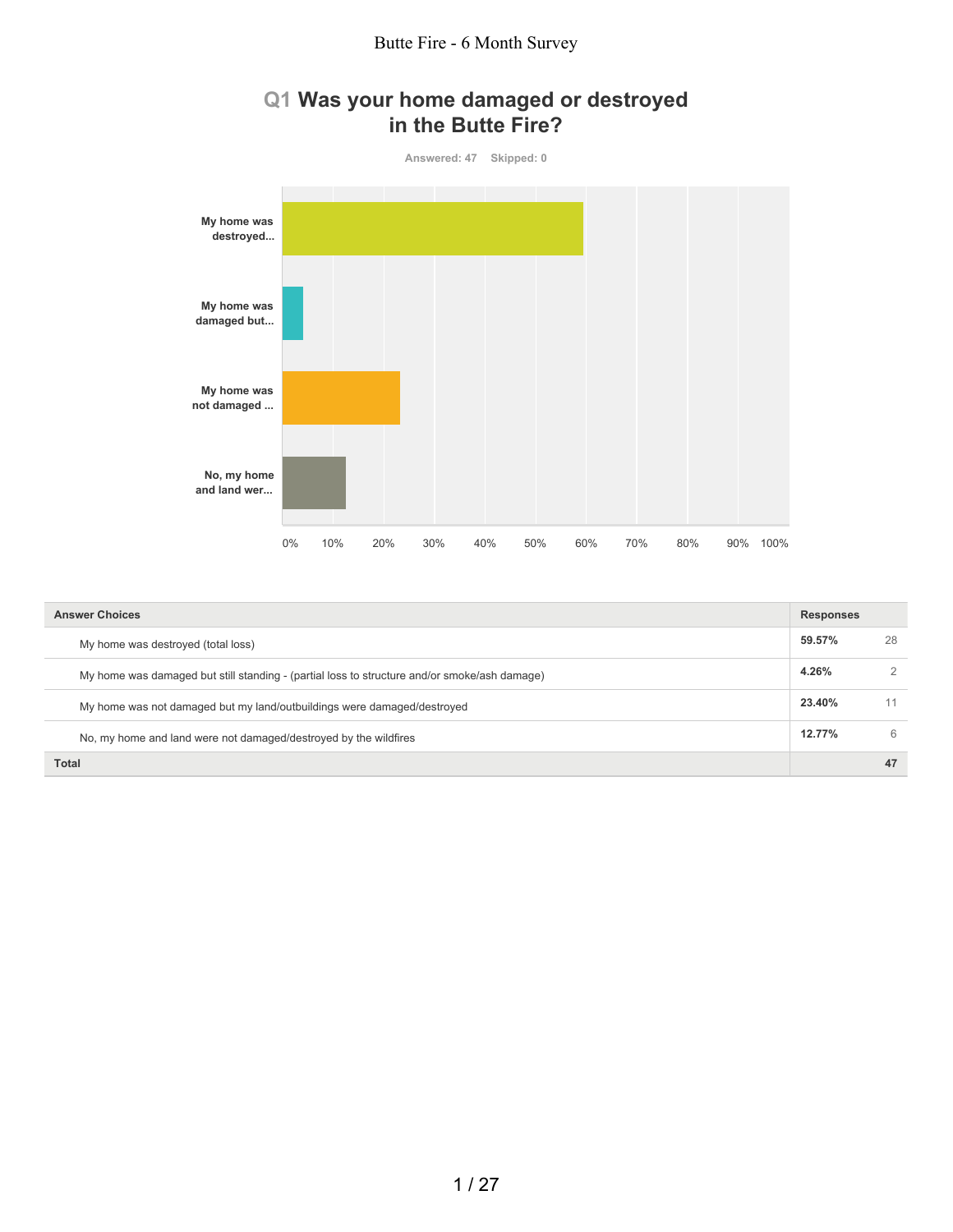# **Q2 Have you filed a claim with your insurance company?**

**Answered: 31 Skipped: 16**



| <b>Answer Choices</b>    | <b>Responses</b> |
|--------------------------|------------------|
| Yes                      | 77.42%<br>24     |
| <b>No</b>                | $0.00\%$<br>0    |
| I did not have insurance | 22.58%           |
| Total                    | 31               |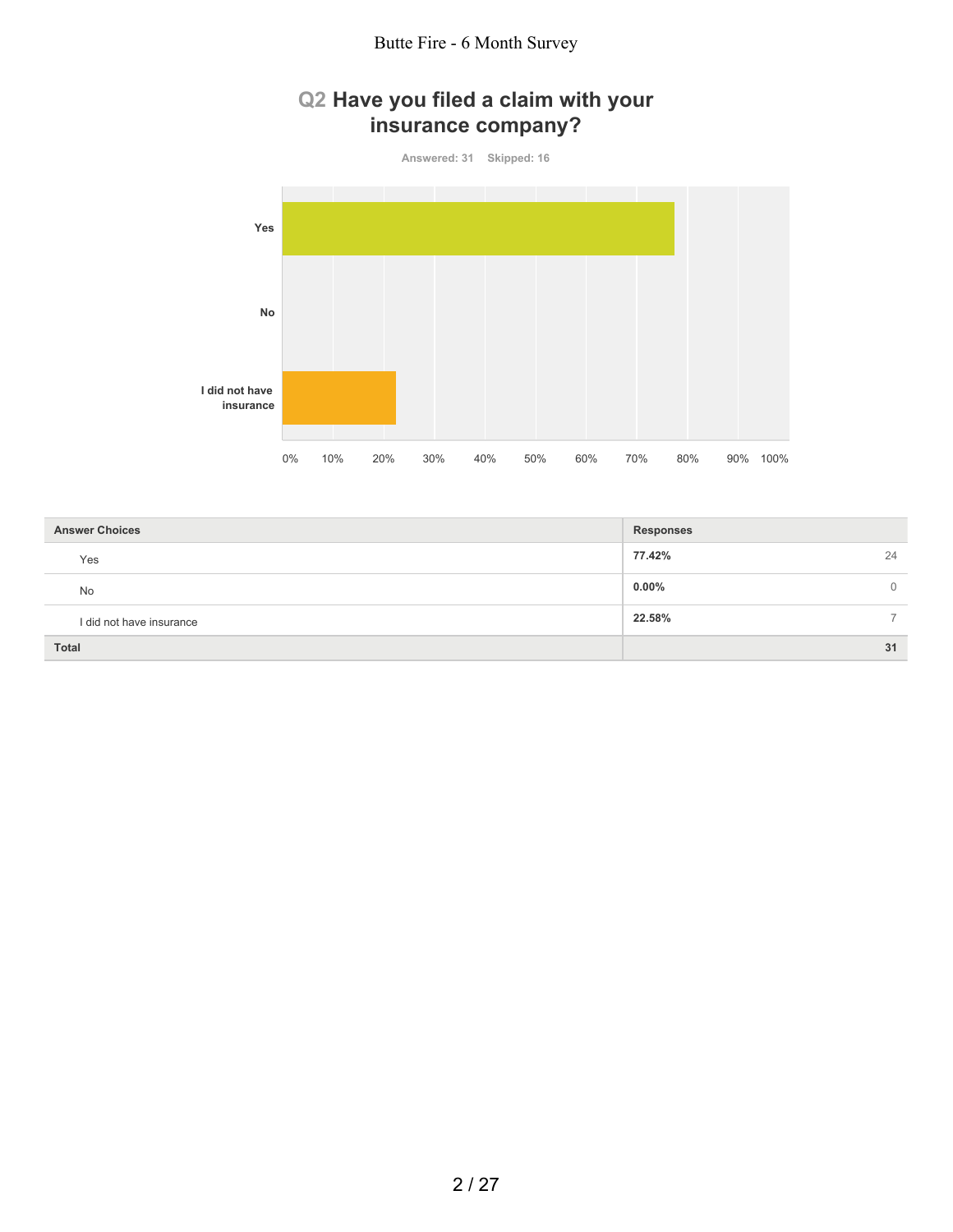# **Q3 If you did not have insurance, were you recently dropped (non-renewed) from your insurance company?**



| <b>Answer Choices</b> | Responses |   |
|-----------------------|-----------|---|
| Yes                   | $0.00\%$  | 0 |
| No                    | 100.00%   | 6 |
| <b>Total</b>          |           | 6 |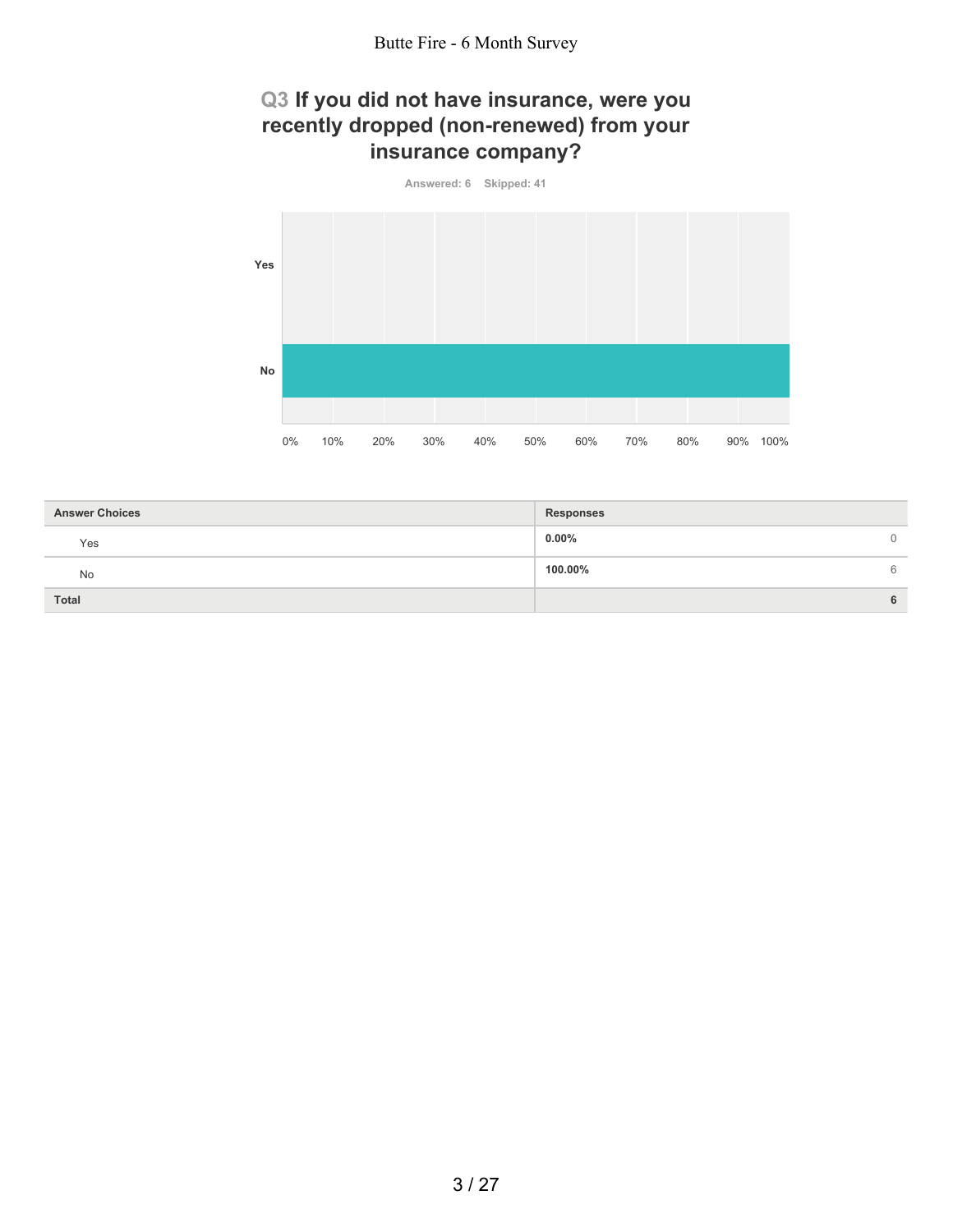# **Q4 What was the name of your insurance company, and when were you dropped?**

**Answered: 0 Skipped: 47**

| <b>Answer Choices</b>        | <b>Responses</b>         |
|------------------------------|--------------------------|
| Name of Insurance Company    | $0.00\%$<br>$\mathbf{0}$ |
| When were you dropped? MM/YY | $\mathbf{0}$<br>$0.00\%$ |
| Address:                     | $\mathbf{0}$<br>$0.00\%$ |
| Address 2:                   | $0.00\%$<br>$\mathbf 0$  |
| City/Town:                   | $0.00\%$<br>$\mathbf{0}$ |
| State:                       | $\mathbf{0}$<br>$0.00\%$ |
| ZIP:                         | $\mathbf{0}$<br>$0.00\%$ |
| Country:                     | $\mathbf 0$<br>$0.00\%$  |
| Email Address:               | $\mathbf{0}$<br>$0.00\%$ |
| Phone Number:                | $\mathbf{0}$<br>$0.00\%$ |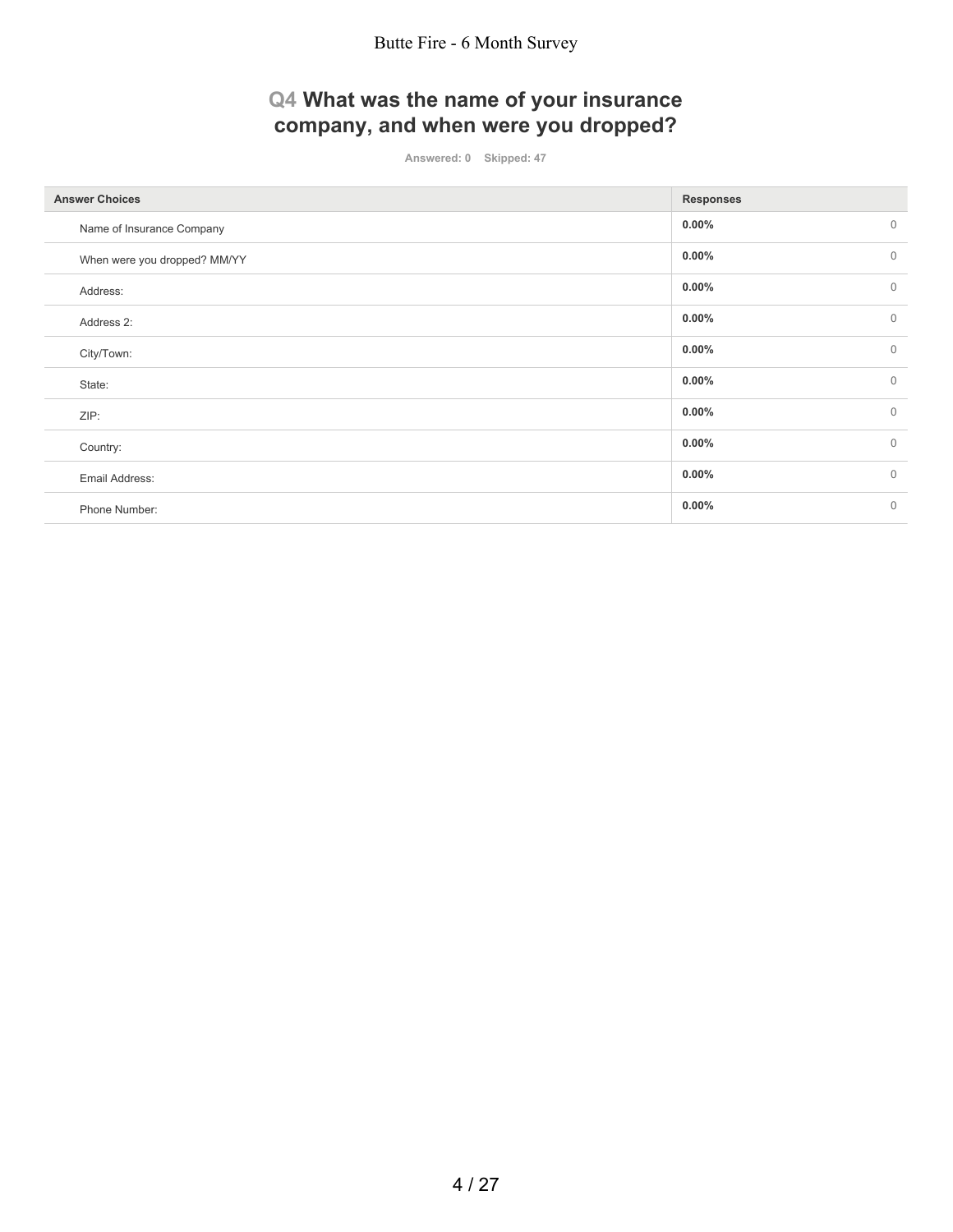

# **Q5 What is the name of your insurance company?**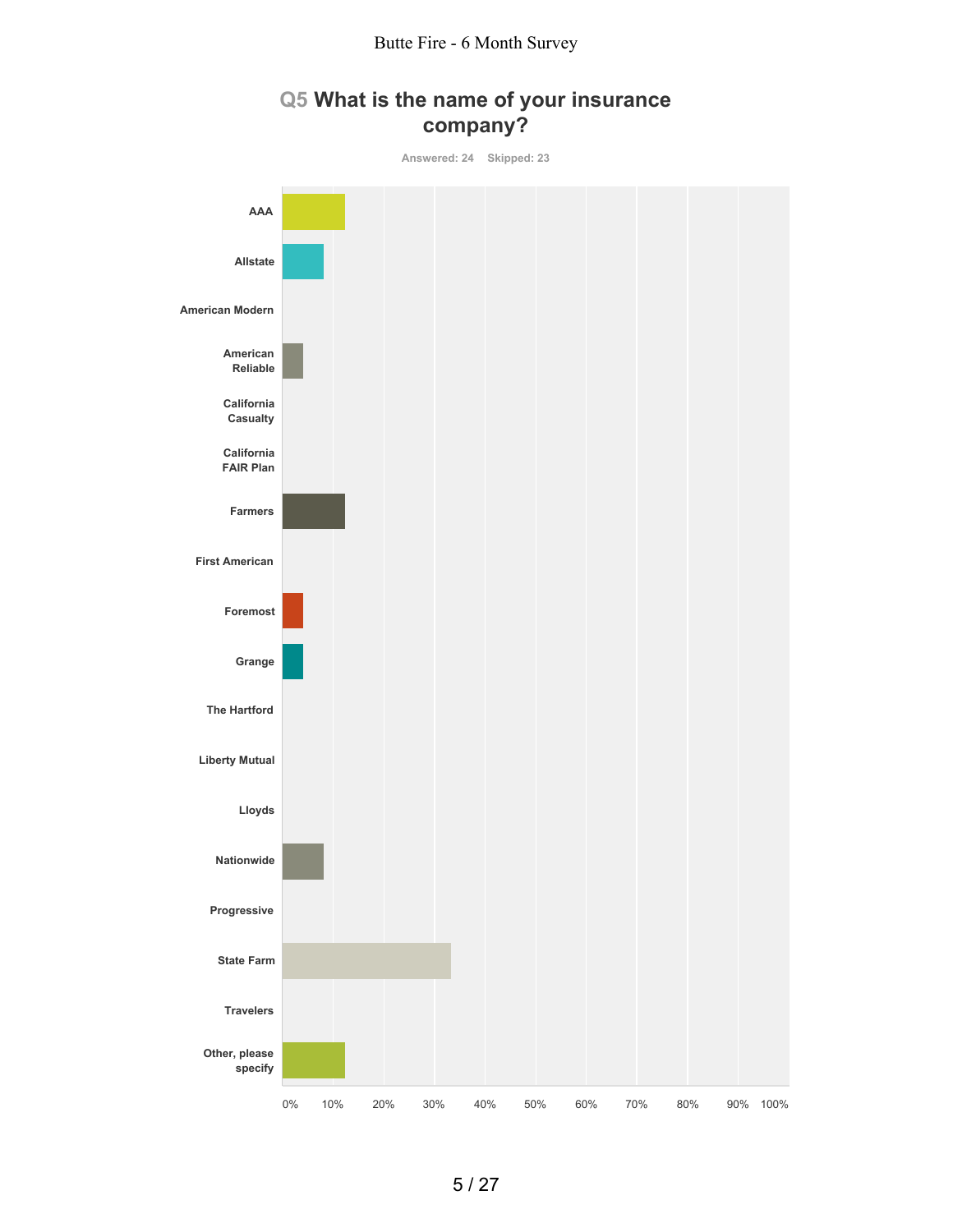## Butte Fire - 6 Month Survey

| <b>Answer Choices</b> | <b>Responses</b>                |
|-----------------------|---------------------------------|
| AAA                   | 3<br>12.50%                     |
| Allstate              | $\overline{2}$<br>8.33%         |
| American Modern       | $0.00\%$<br>$\mathsf{O}\xspace$ |
| American Reliable     | $\mathbf{1}$<br>4.17%           |
| California Casualty   | $0.00\%$<br>$\mathsf{O}\xspace$ |
| California FAIR Plan  | $0.00\%$<br>$\mathsf{O}\xspace$ |
| Farmers               | 3<br>12.50%                     |
| First American        | $0.00\%$<br>$\mathbb O$         |
| Foremost              | 4.17%<br>$\mathbf{1}$           |
| Grange                | 4.17%<br>$\mathbf{1}$           |
| The Hartford          | $\mathbb O$<br>$0.00\%$         |
| Liberty Mutual        | $\mathbb O$<br>$0.00\%$         |
| Lloyds                | $\mathbb O$<br>$0.00\%$         |
| Nationwide            | $\overline{2}$<br>8.33%         |
| Progressive           | $\mathsf{O}\xspace$<br>$0.00\%$ |
| State Farm            | 8<br>33.33%                     |
| Travelers             | $0.00\%$<br>$\mathsf{O}\xspace$ |
| Other, please specify | 12.50%<br>3                     |
| Total                 | 24                              |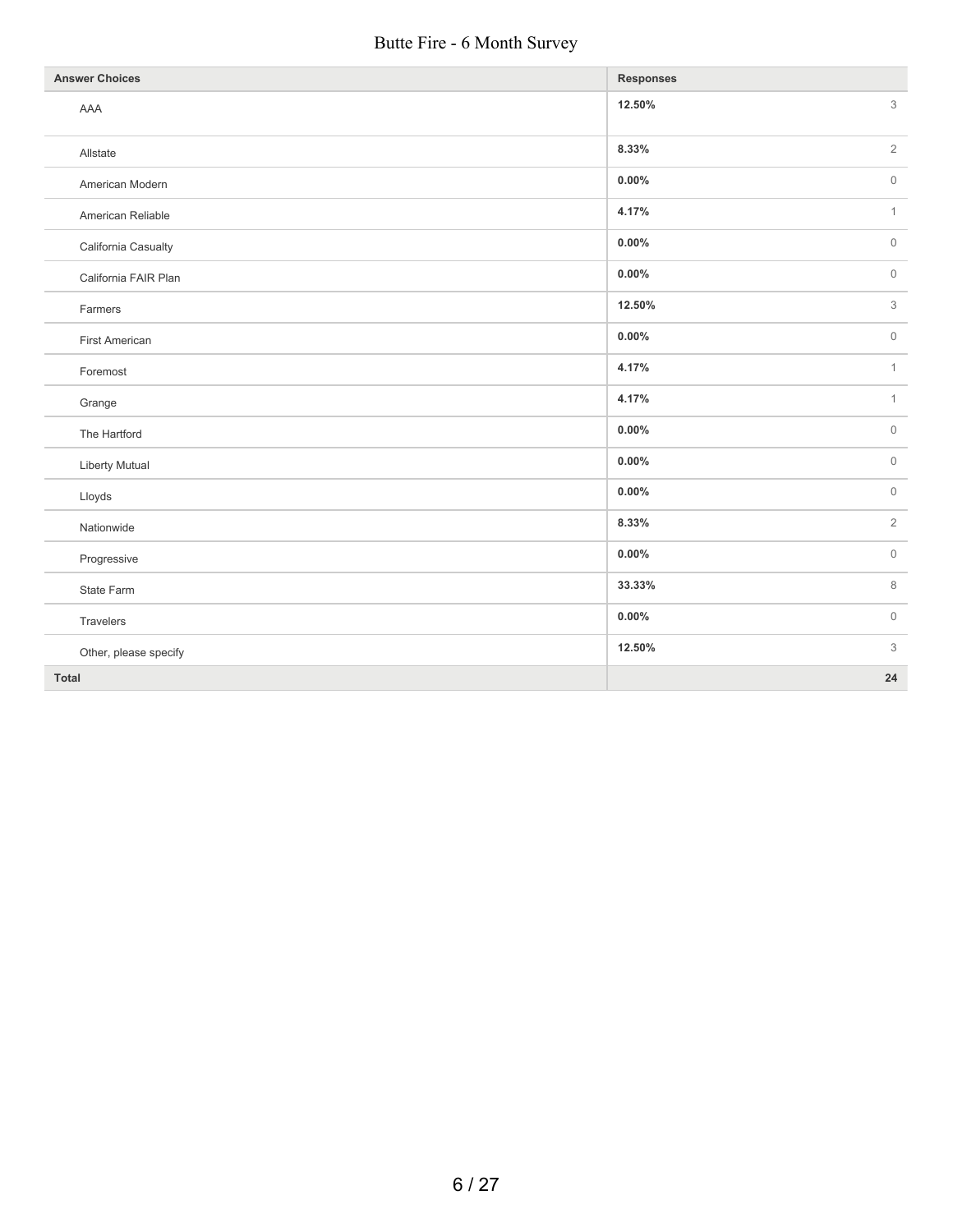## **Q6 Would you recommend your insurance company to a friend, relative or co-worker, based on your experience with your claim?**



| <b>Answer Choices</b> | <b>Responses</b> |
|-----------------------|------------------|
| Yes                   | 66.67%<br>16     |
| No                    | 33.33%<br>8      |
| <b>Total</b>          | 24               |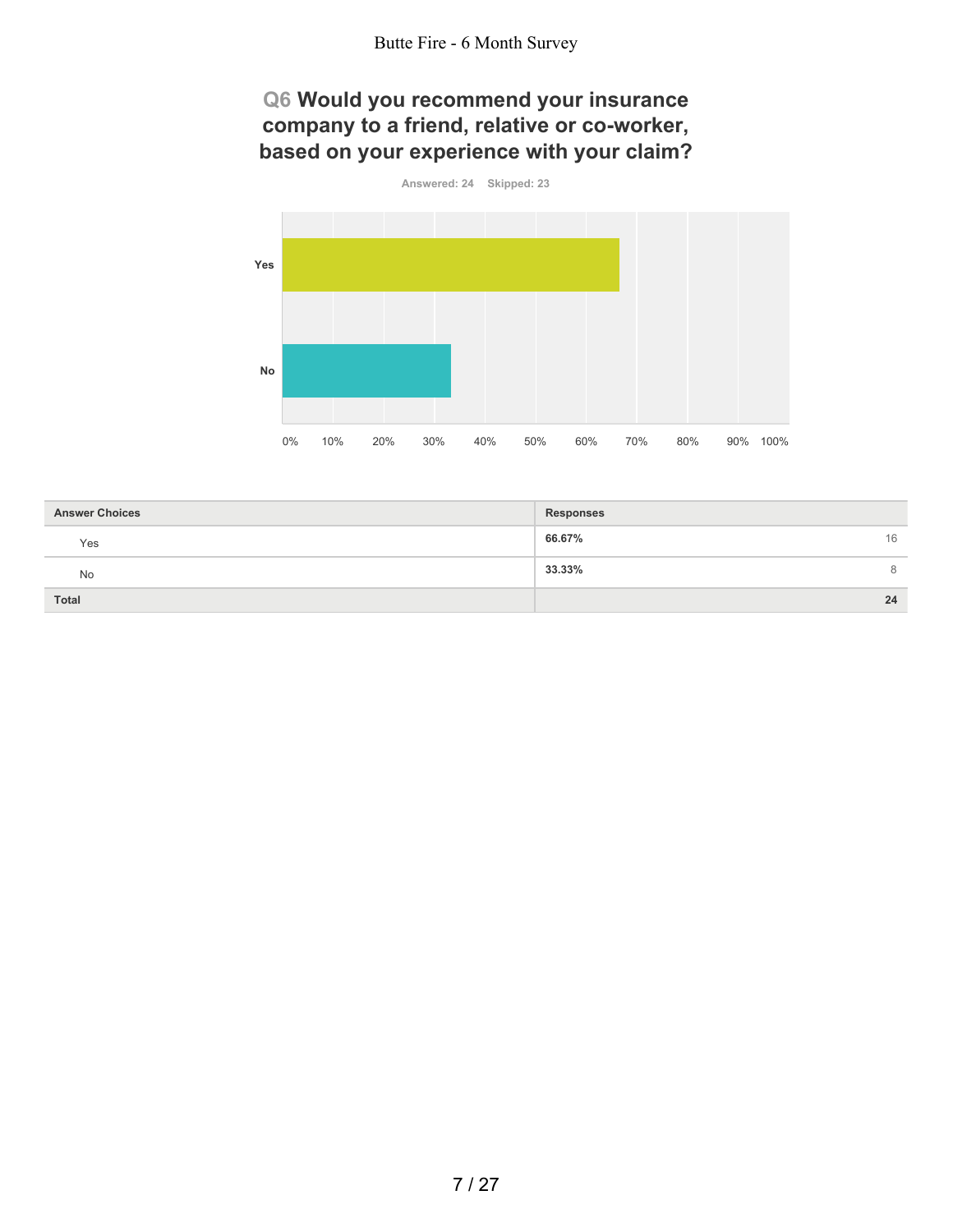

# **Q7 Do you consider your insurance claim "settled" to your satisfaction?**

| <b>Answer Choices</b> | <b>Responses</b> |
|-----------------------|------------------|
| Yes                   | 12.50%<br>3      |
| No                    | 70.83%<br>17     |
| N/A                   | 16.67%<br>4      |
| <b>Total</b>          | 24               |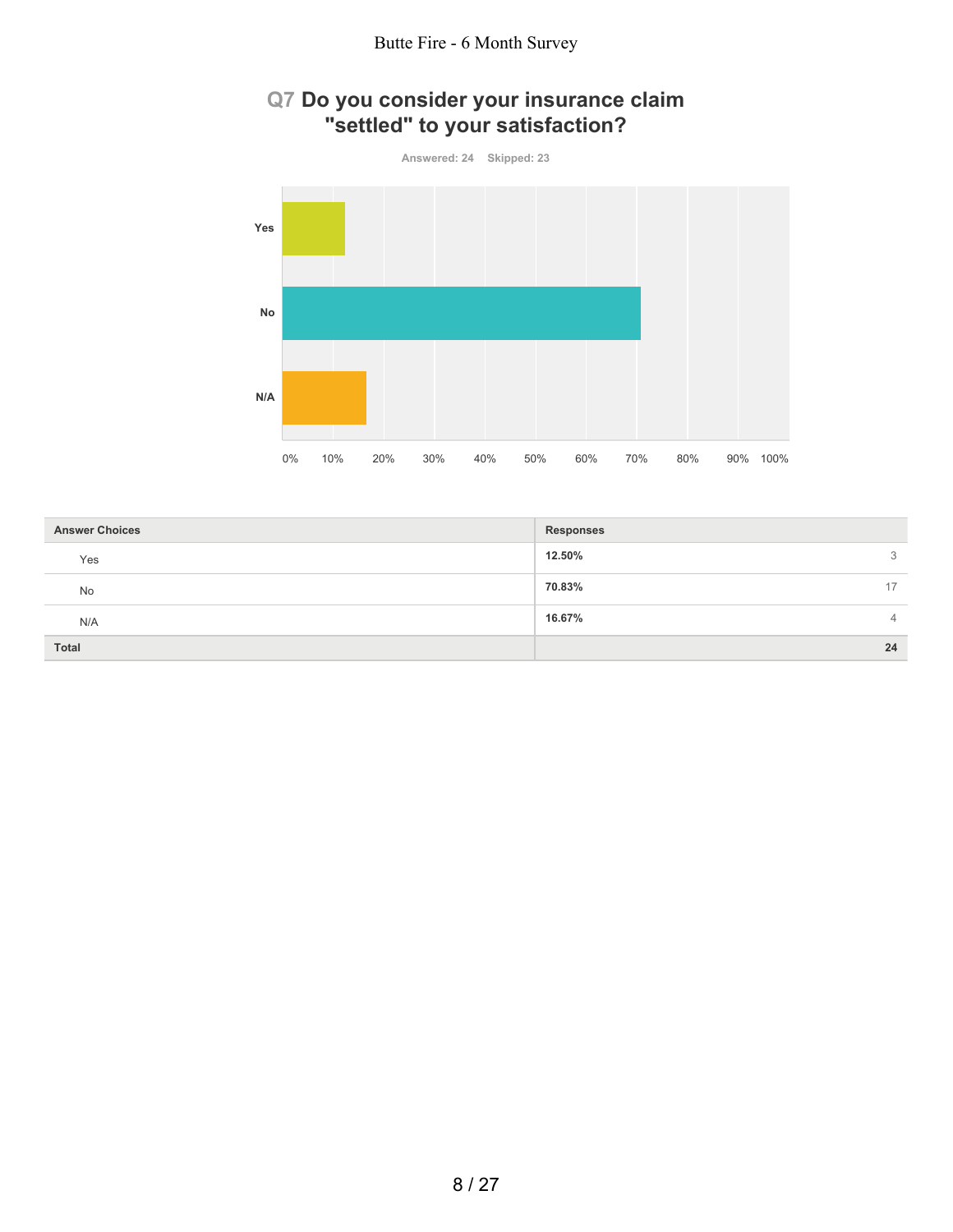# **Q8 When did you settle your insurance claim?**

**Answered: 24 Skipped: 23**



| <b>Answer Choices</b>                | <b>Responses</b>         |
|--------------------------------------|--------------------------|
| We have not yet reached a settlement | 83.33%<br>20             |
| October 2015                         | 4.17%                    |
| November 2015                        | 4.17%                    |
| December 2015                        | $\mathbf{0}$<br>$0.00\%$ |
| January 2016                         | $\overline{2}$<br>8.33%  |
| February 2016                        | $\mathbf{0}$<br>$0.00\%$ |
| March 2016                           | $\mathbf{0}$<br>$0.00\%$ |
| <b>Total</b>                         | 24                       |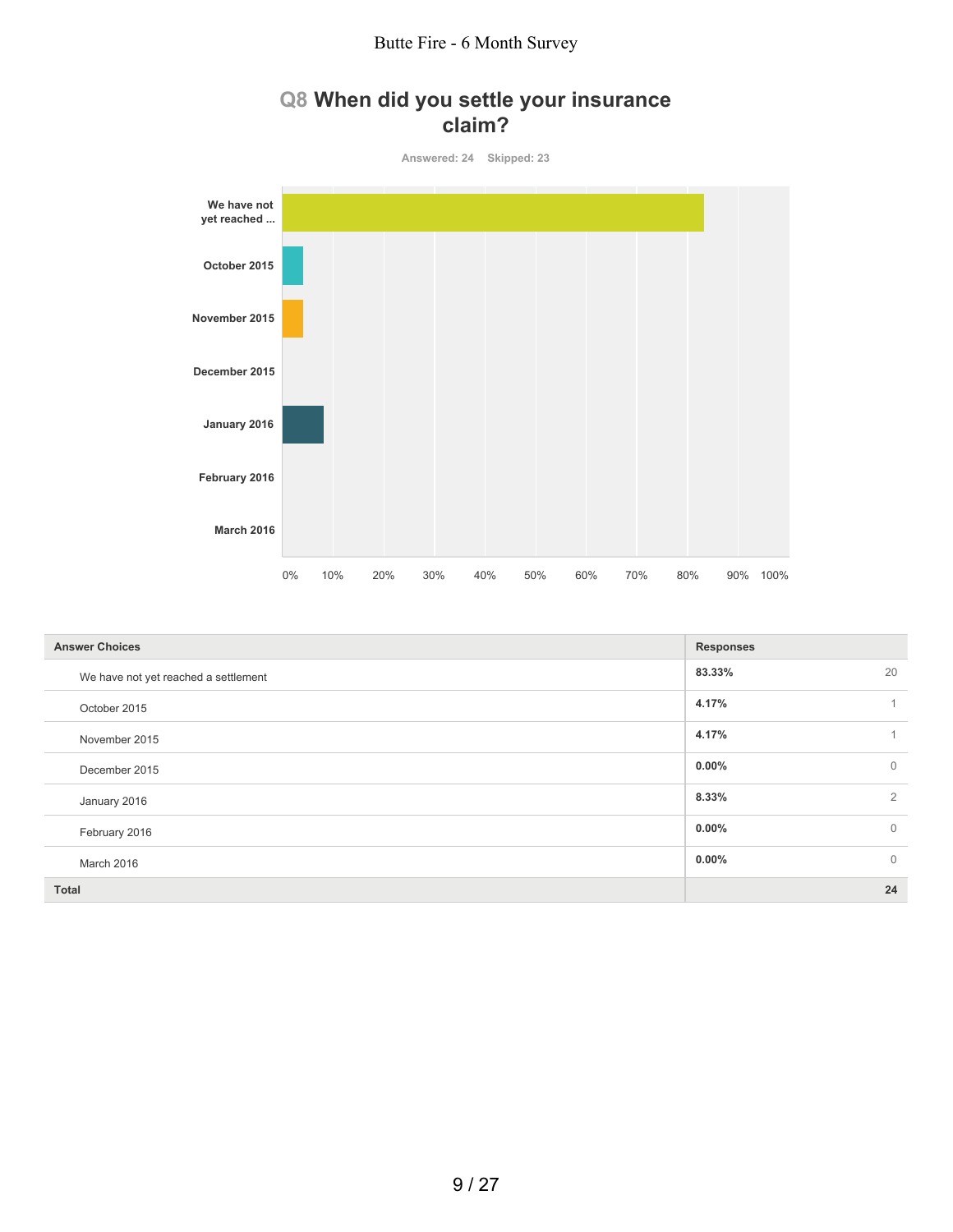#### Butte Fire - 6 Month Survey



| <b>Answer Choices</b>                  | <b>Responses</b> |          |
|----------------------------------------|------------------|----------|
| Rent                                   | $0.00\%$         | $\Omega$ |
| Own (This is my primary residence)     | 95.83%           | 23       |
| Own (This is not my primary residence) | 4.17%            |          |
| <b>Total</b>                           |                  | 24       |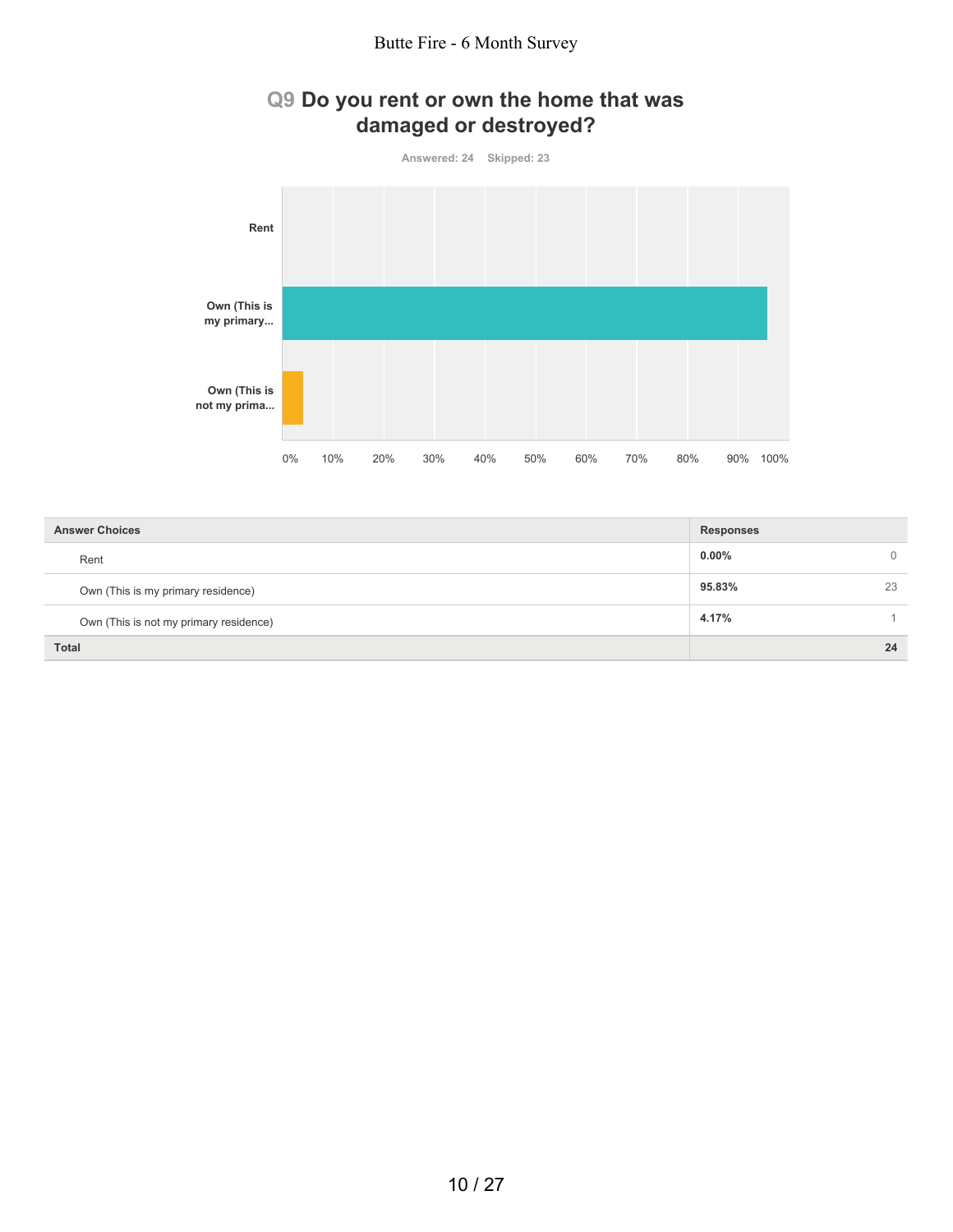# **Q10 Do you have enough insurance to cover the cost of repairing, replacing or rebuilding your house?**



| <b>Answer Choices</b> | <b>Responses</b> |
|-----------------------|------------------|
| Yes                   | 34.78%<br>8      |
| No                    | 65.22%<br>15     |
| <b>Total</b>          | 23               |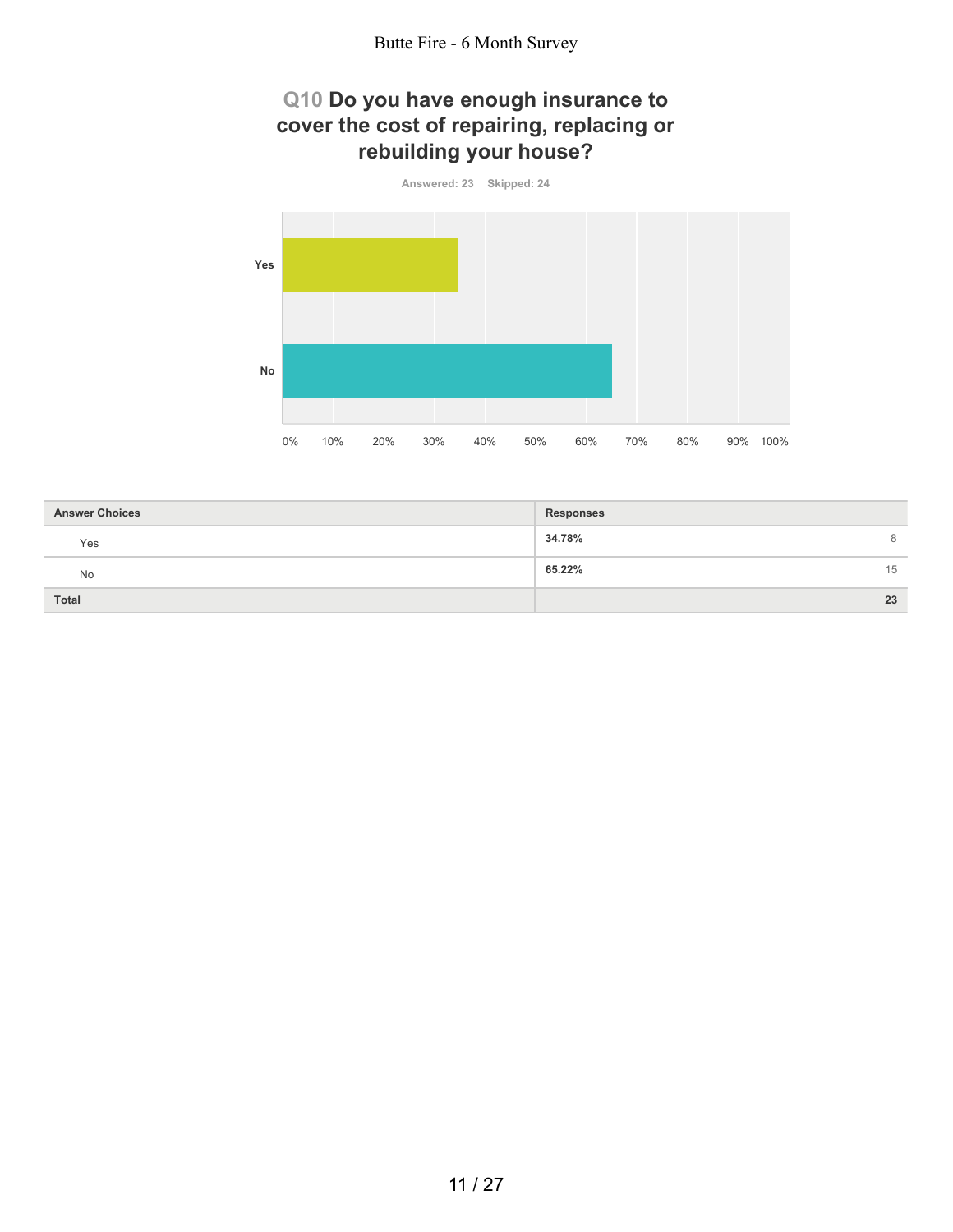## **Q11 Did a bank make you use all or part of your insurance funds to pay off or pay down your mortgage?**



| <b>Answer Choices</b> | Responses                |
|-----------------------|--------------------------|
| Yes                   | 13.04%<br>3              |
| No                    | 30.43%<br>$\overline{7}$ |
| Partially             | 8.70%<br>2               |
| N/A                   | 47.83%<br>11             |
| <b>Total</b>          | 23                       |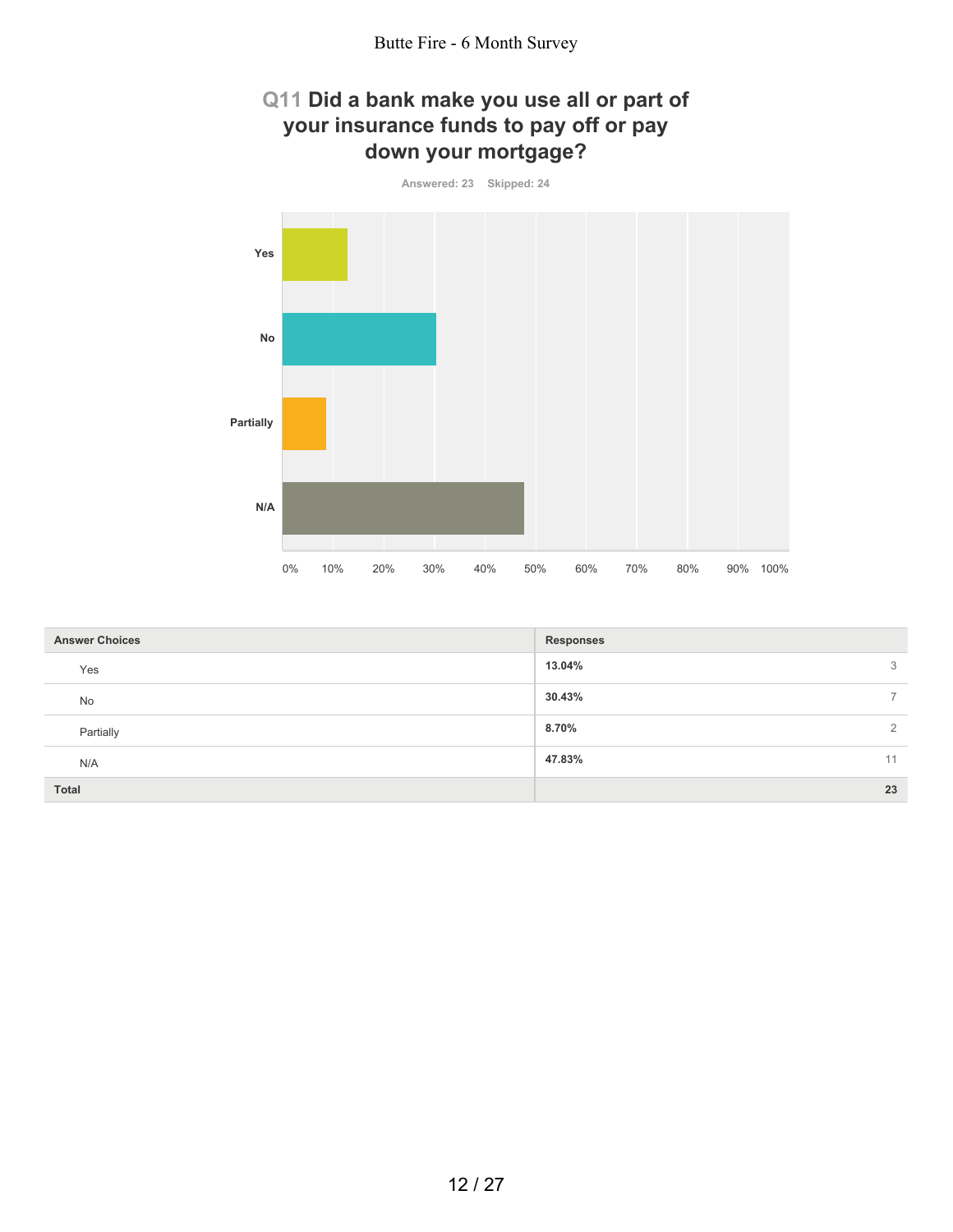#### **Q12 If your insurance policy has come up for renewal since the fire, did you get a nonrenewal/cancellation notice?**



| <b>Answer Choices</b>                     | <b>Responses</b> |
|-------------------------------------------|------------------|
| Yes                                       | 8.70%            |
| <b>No</b>                                 | 30.43%           |
| My policy has not yet come up for renewal | 60.87%<br>14     |
| <b>Total</b>                              | 23               |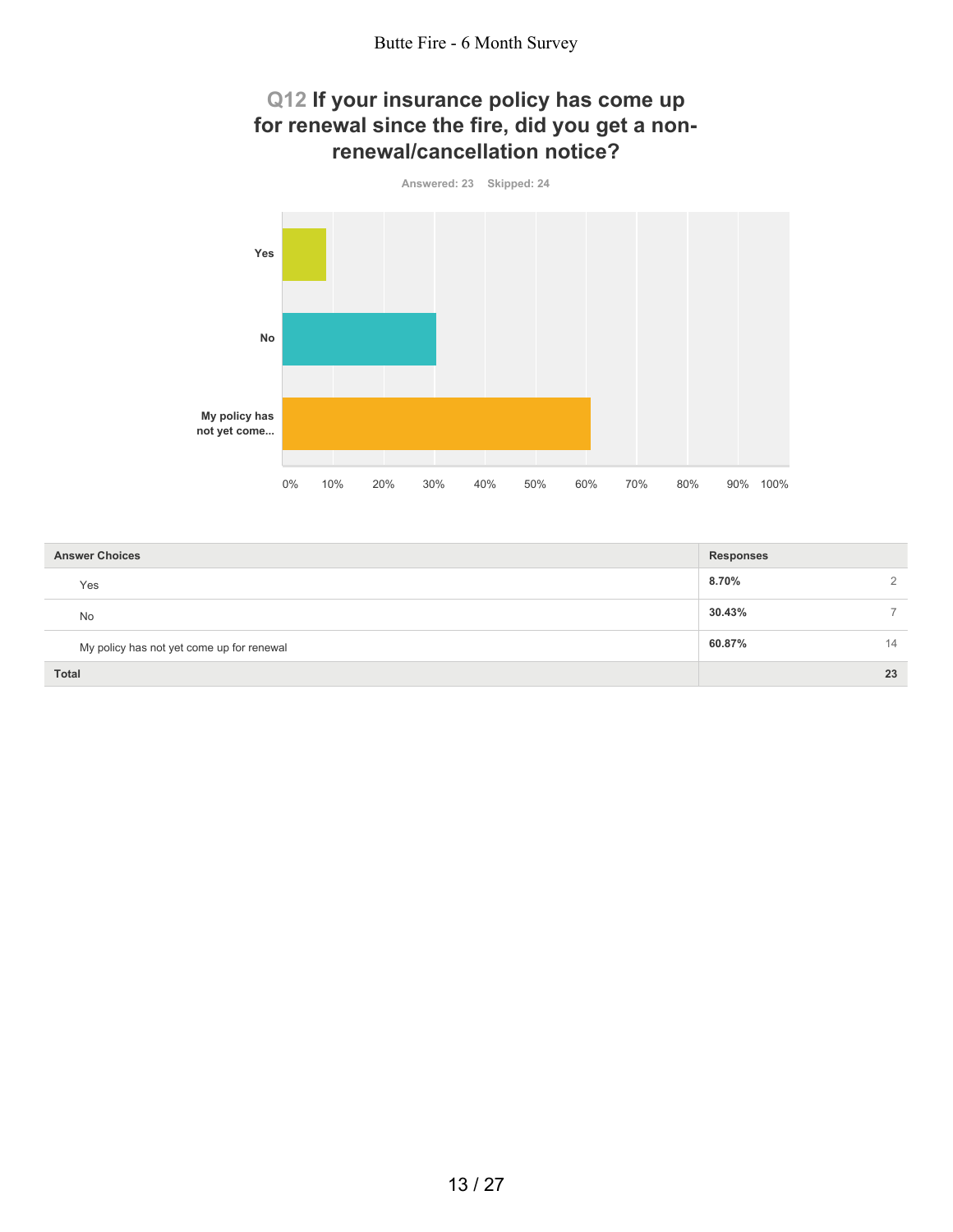## **Q13 After the fire, did your insurance company give you an advance of 4 months of your Additional Living Expense (Loss of Use) coverage?**



| <b>Answer Choices</b> | <b>Responses</b> |
|-----------------------|------------------|
| Yes                   | 43.48%<br>10     |
| No                    | 56.52%<br>13     |
| <b>Total</b>          | 23               |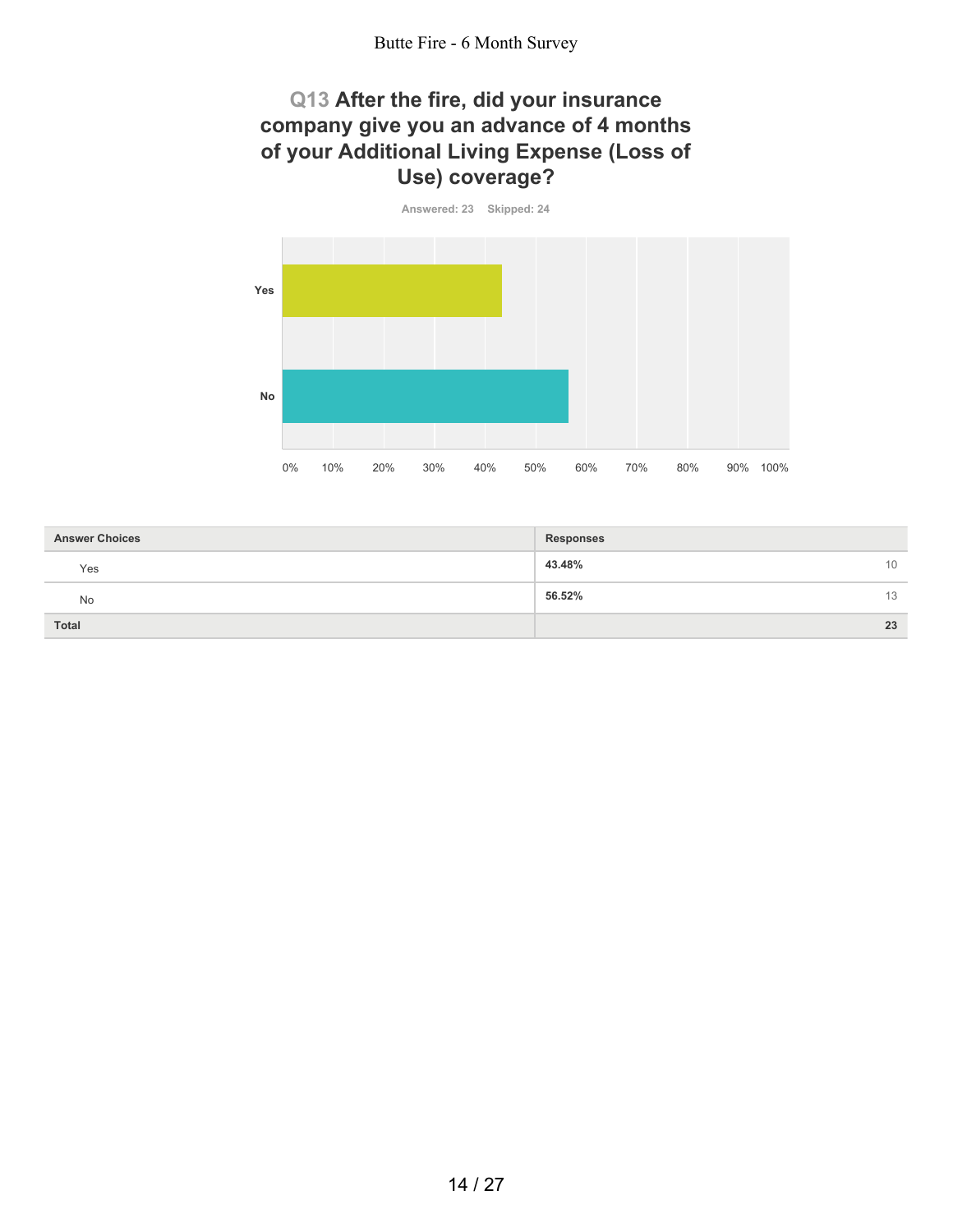## **Q14 Do you have enough insurance on Personal Property/Contents to replace everything that was damaged or lost?**



| <b>Answer Choices</b> | <b>Responses</b> |
|-----------------------|------------------|
| Yes                   | 30.43%<br>-      |
| <b>No</b>             | 69.57%<br>16     |
| <b>Total</b>          | 23               |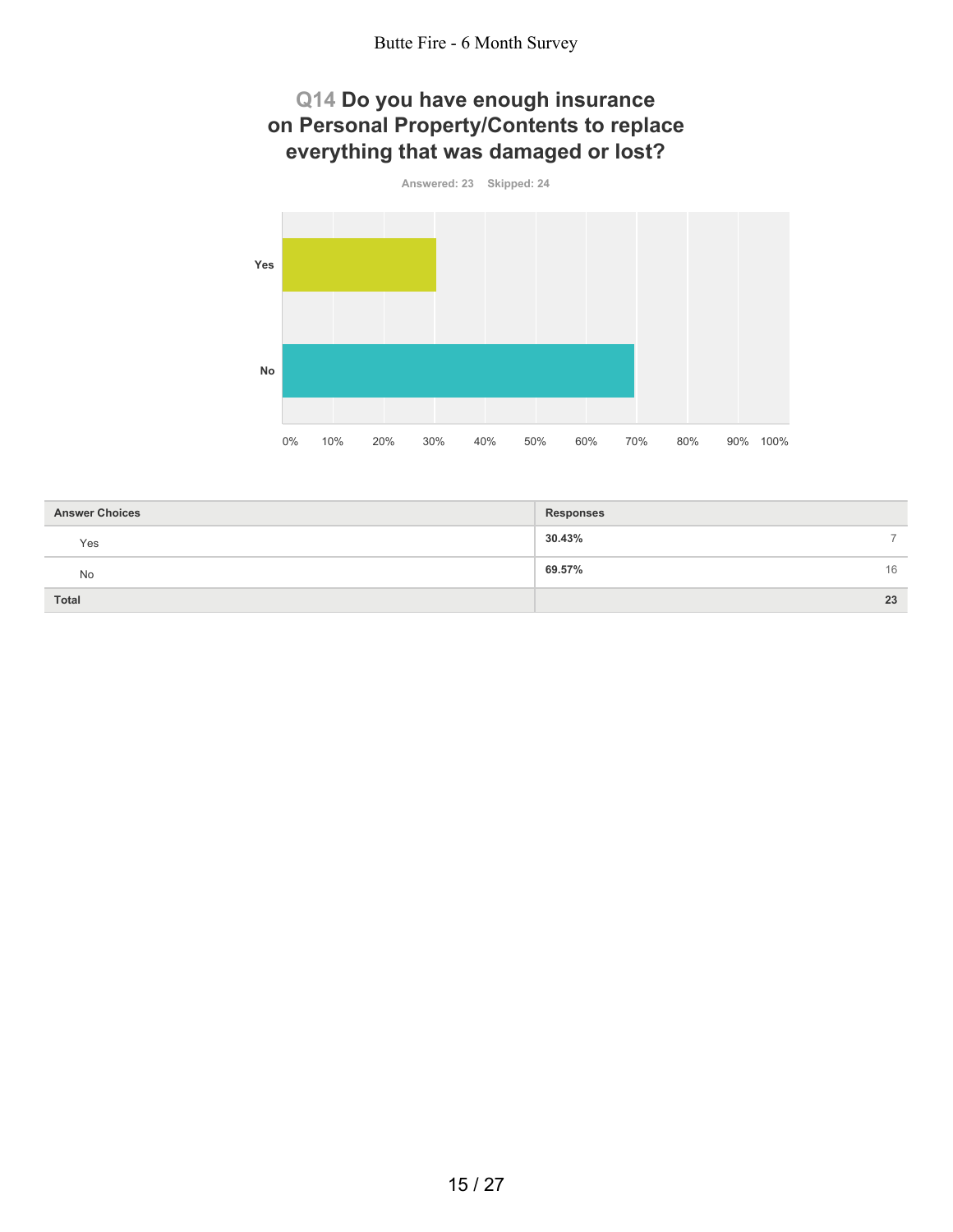# **Q15 For your Personal Property/Contents claim, did your insurer do any of the following (check all that apply):**



| <b>Answer Choices</b>                                                                                                       | <b>Responses</b> |                |
|-----------------------------------------------------------------------------------------------------------------------------|------------------|----------------|
| Require you to list and describe every single damaged or destroyed item                                                     | 71.43%           | 15             |
| Require you to list when or where each item was obtained                                                                    | 57.14%           | 12             |
| Waive the requirement that you itemize your inventory                                                                       | 19.05%           | $\overline{4}$ |
| Relax the requirement that you itemize your inventory                                                                       | $0.00\%$         | $\Omega$       |
| Allow you to do a less specific inventory with similar items grouped together (for example: Books, 50, Sheet sets, 5, etc.) | 47.62%           | 10             |
| Insist you submit your inventory on a specific form                                                                         | 14.29%           | 3              |
| Let you use your own inventory form                                                                                         | 33.33%           | $\overline{7}$ |
| Offer you a cash-out contents settlement to close this portion of your claim                                                | 4.76%            |                |
| Send a contents "specialist" to help you prepare your inventory                                                             | 28.57%           | 6              |
| Gave you an advance of at least 25% of your contents limits up front                                                        | 52.38%           | 11             |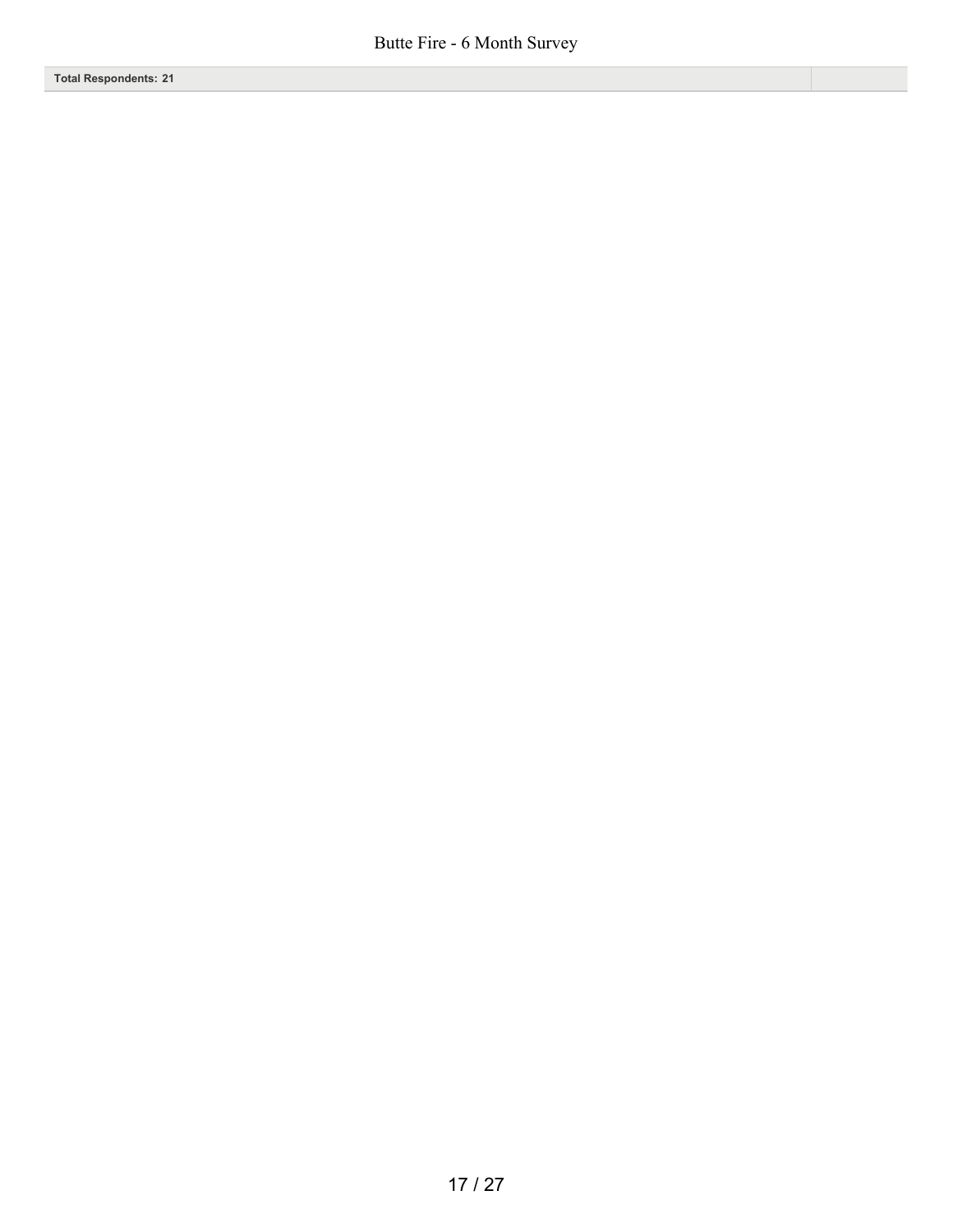# **Q16 Did your insurance company explain "depreciation" or "hold-backs" and what you need to do to collect full replacement value on items they depreciated?**



| <b>Answer Choices</b> | <b>Responses</b> |
|-----------------------|------------------|
| Yes                   | 52.17%<br>12     |
| No                    | 30.43%           |
| N/A                   | 17.39%<br>4      |
| Total                 | 23               |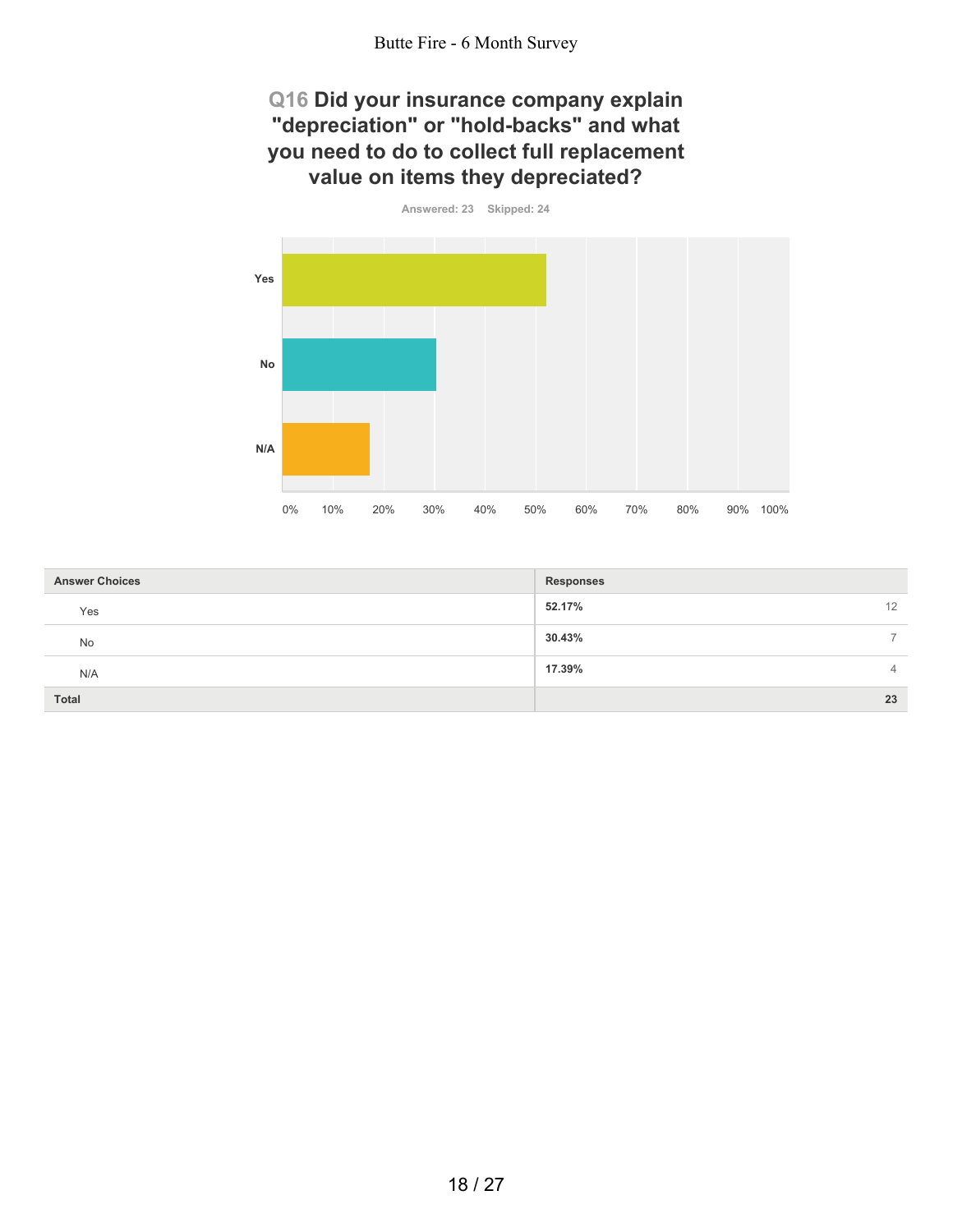## **Q17 Have you experienced any of the following problems? Please check all that apply to you:**



| <b>Answer Choices</b>                                                                             |          |          |
|---------------------------------------------------------------------------------------------------|----------|----------|
| It took a long time to get a current copy of my insurance policy                                  | 8.70%    |          |
| Delays in payment of policy benefits                                                              | 26.09%   | 6        |
| Delays in answering my questions, phone calls and/or emails                                       | 26.09%   | 6        |
| The insurance company/adjuster made a "lowball" settlement offer                                  | 13.04%   | 3        |
| The insurance company/adjuster brought in experts I didn't trust                                  | 13.04%   | 3        |
| The insurance company switched adjusters and we had to keep starting from scratch                 | 17.39%   | 4        |
| The insurance company/adjuster forced me to hire their contractor                                 | $0.00\%$ | $\Omega$ |
| I have not had any problems with my insurance claim or with the insurance company representatives | 60.87%   | 14       |
| <b>Total Respondents: 23</b>                                                                      |          |          |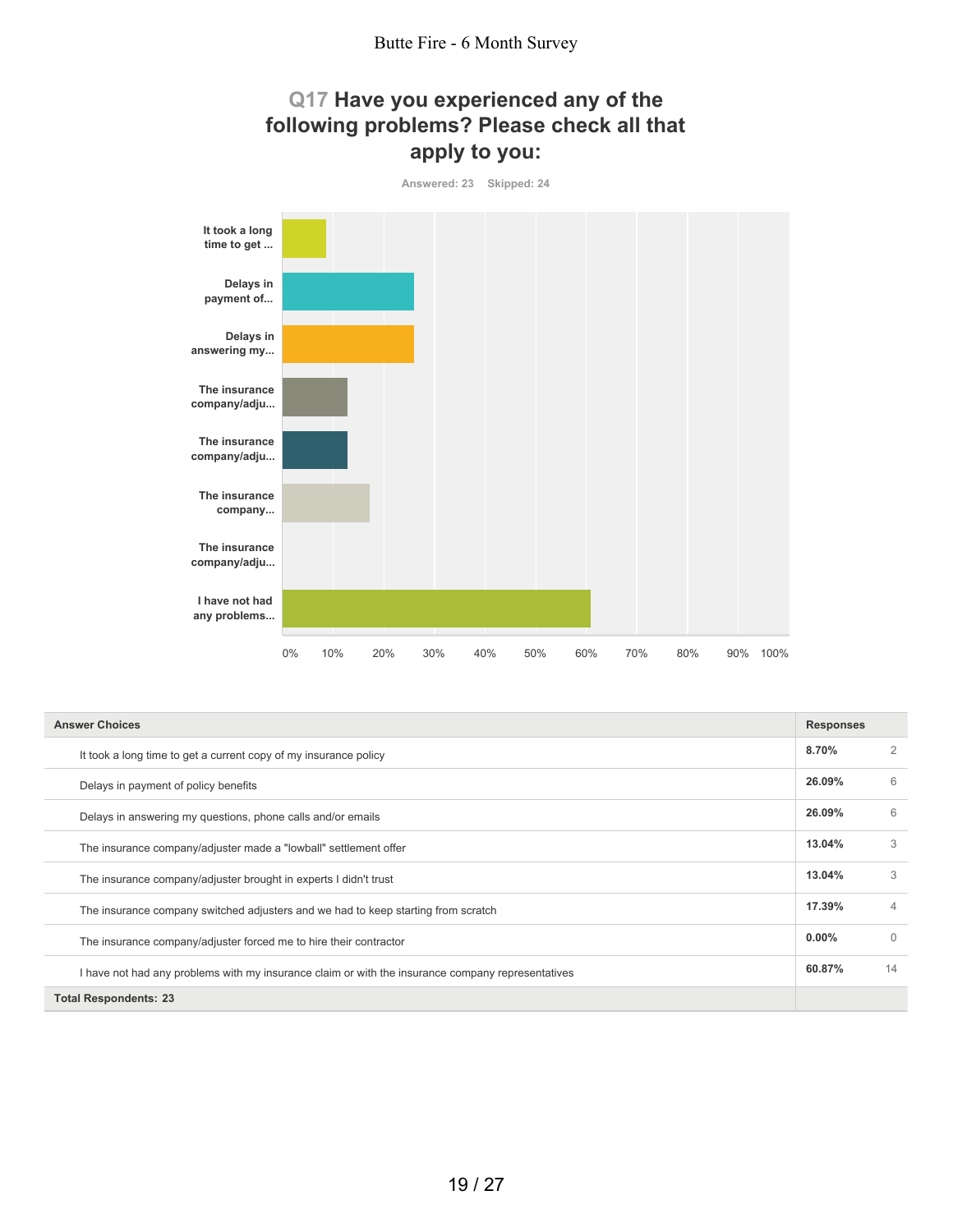#### **Q18 Have you filed a complaint (Request for Assistance "RFA") with the California Department of Insurance?**



| <b>Answer Choices</b>                                                                 | <b>Responses</b> |          |
|---------------------------------------------------------------------------------------|------------------|----------|
| No, I do not have any complaints                                                      | 69.57%           | 16       |
| No, I have a problem with my insurance company, but have not filed a formal complaint | 30.43%           |          |
| Yes, I filed a complaint                                                              | $0.00\%$         | $\Omega$ |
| Total                                                                                 |                  | 23       |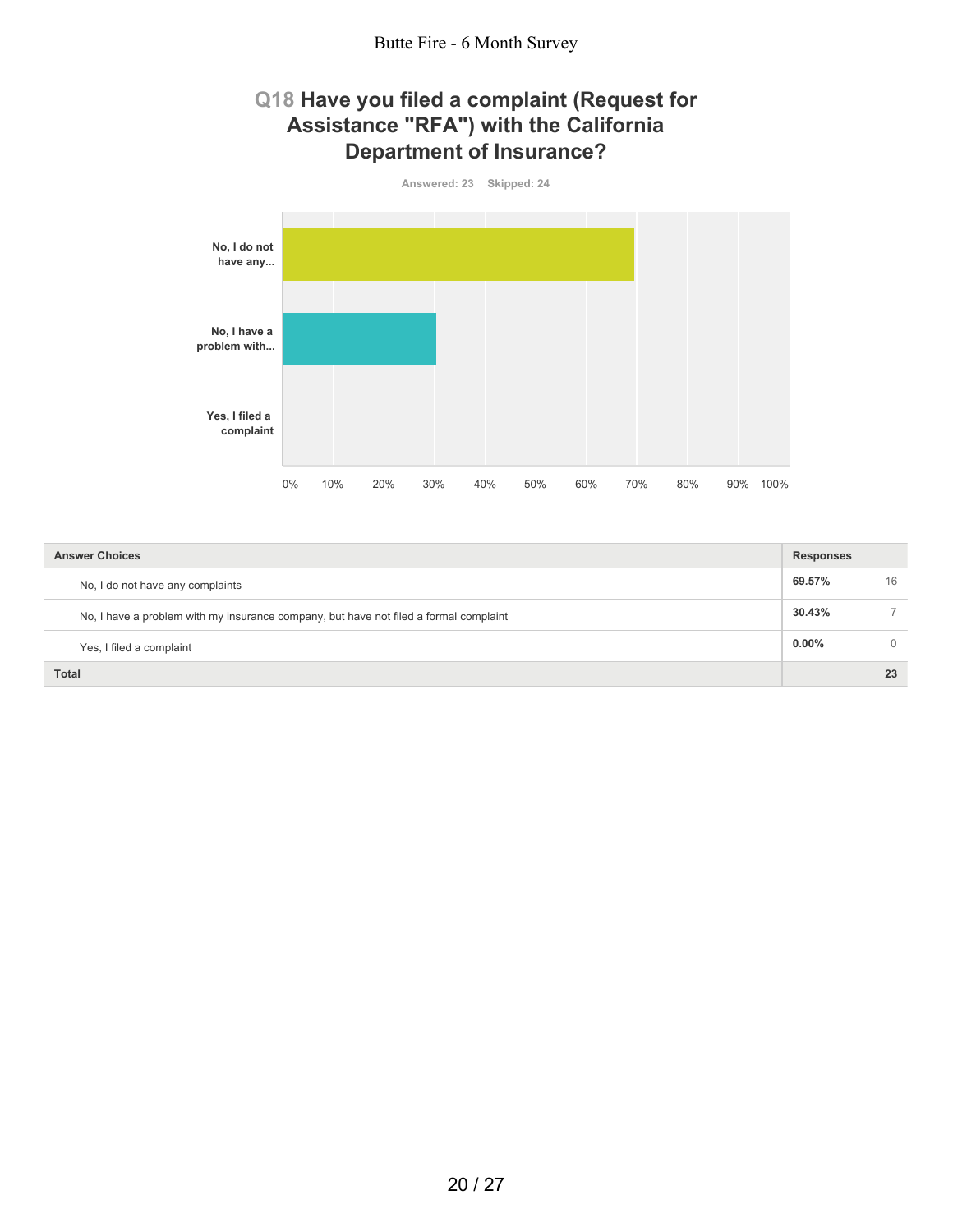





| <b>Answer Choices</b>                             | <b>Responses</b> |                |
|---------------------------------------------------|------------------|----------------|
| Hygienist/Air Quality Expert                      | $0.00\%$         | $\mathbf{0}$   |
| <b>Construction Cost Estimator</b>                | 4.35%            | $\mathbf{1}$   |
| <b>Structural Engineer</b>                        | 8.70%            | $\overline{2}$ |
| Soil Engineer/Expert                              | 4.35%            | $\mathbf{1}$   |
| <b>Contents/Personal Property Specialist</b>      | $0.00\%$         | $\mathbf{0}$   |
| Public Adjuster                                   | 21.74%           | 5              |
| Appraiser                                         | 4.35%            | $\overline{1}$ |
| Attorney                                          | 30.43%           | $\overline{7}$ |
| No, I have not hired any professionals or experts | 47.83%           | 11             |
|                                                   | 17.39%           | $\overline{4}$ |
| Other, please specify                             |                  |                |
| <b>Total Respondents: 23</b>                      |                  |                |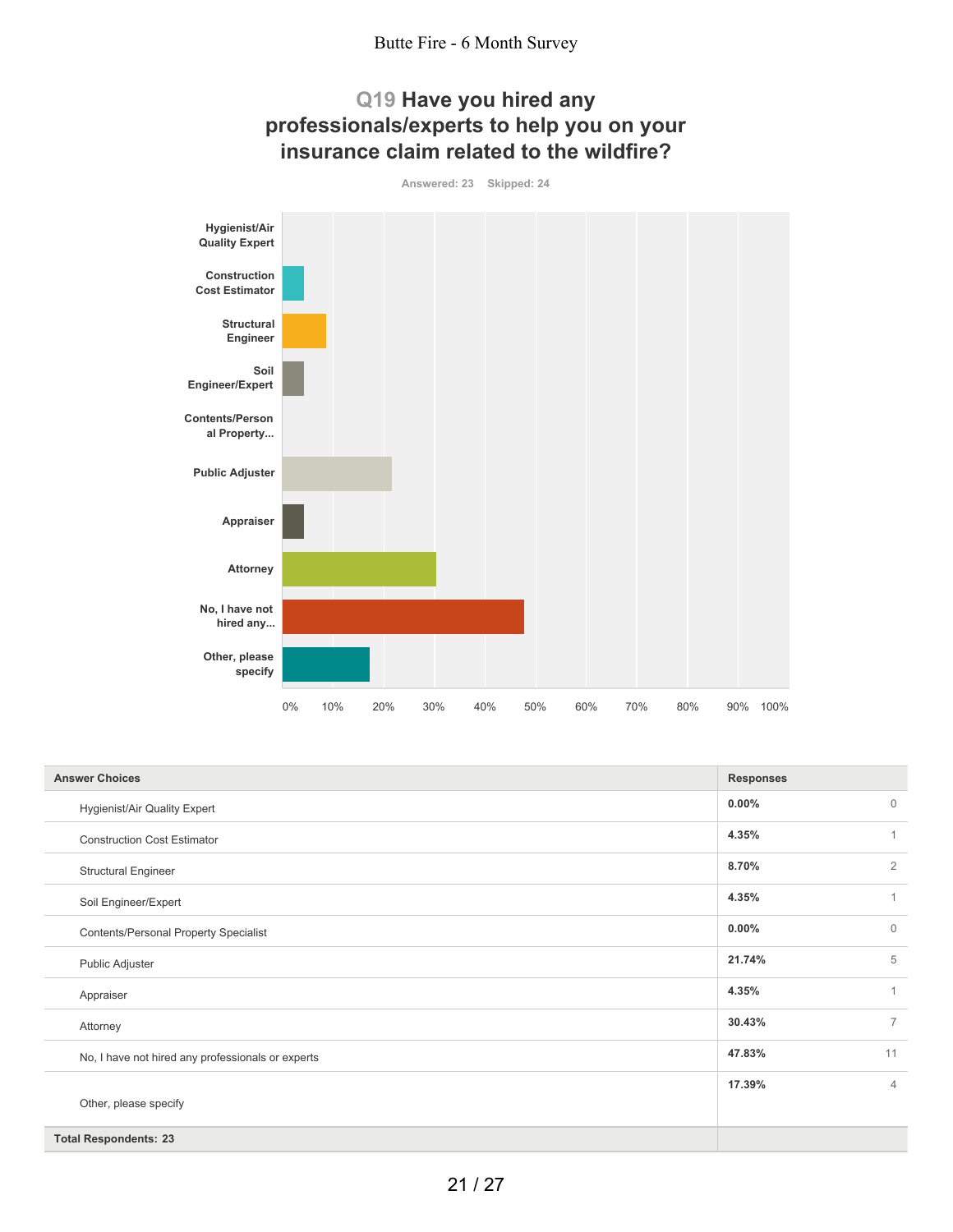#### Butte Fire - 6 Month Survey

#### **Q20 Which United Policyholders resources have you used to help navigate the insurance claim process? Please check all that apply.**



| <b>Answer Choices</b>                                                        | <b>Responses</b> |    |
|------------------------------------------------------------------------------|------------------|----|
| Attended Roadmap to Recovery Meetings/Workshops                              | 88.24%           | 15 |
| The Disaster Recovery Handbook and Household Inventory Guide ("yellow book") | 88.24%           | 15 |
| UP Home Inventory Spreadsheet                                                | 52.94%           | 9  |
| Watched Recovery Workshops online                                            | 5.88%            |    |
| UP Tip Sheets/Publications from website                                      | 52.94%           | 9  |
| <b>Total Respondents: 17</b>                                                 |                  |    |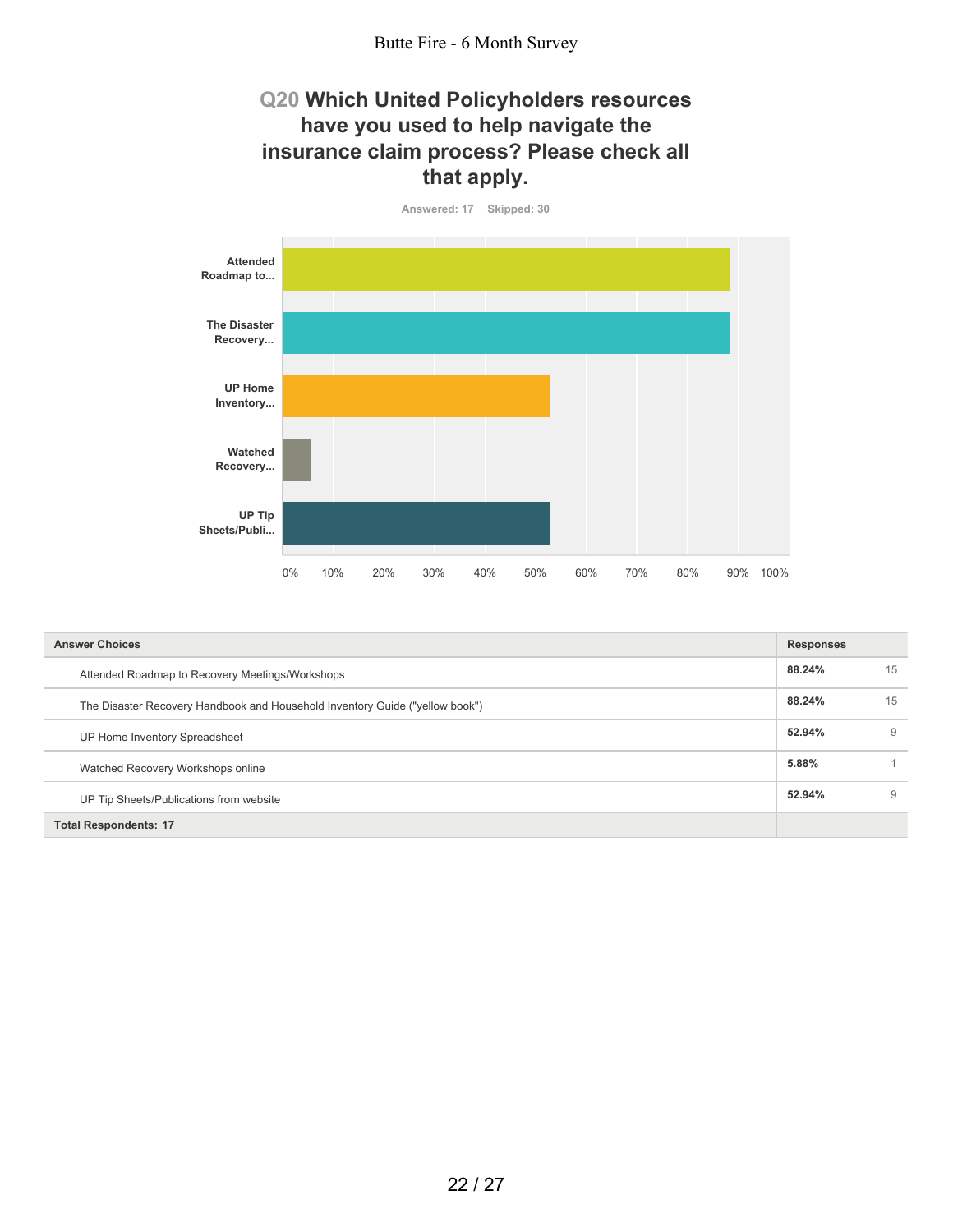## **Q21 Was was information and claim help you received from United Policyholders helpful?**



| <b>Answer Choices</b>      | <b>Responses</b>           |
|----------------------------|----------------------------|
| Yes                        | 81.82%<br>18               |
| No                         | $0.00\%$<br>$\overline{0}$ |
| I did not receive any help | 18.18%<br>$\overline{4}$   |
| Total                      | 22                         |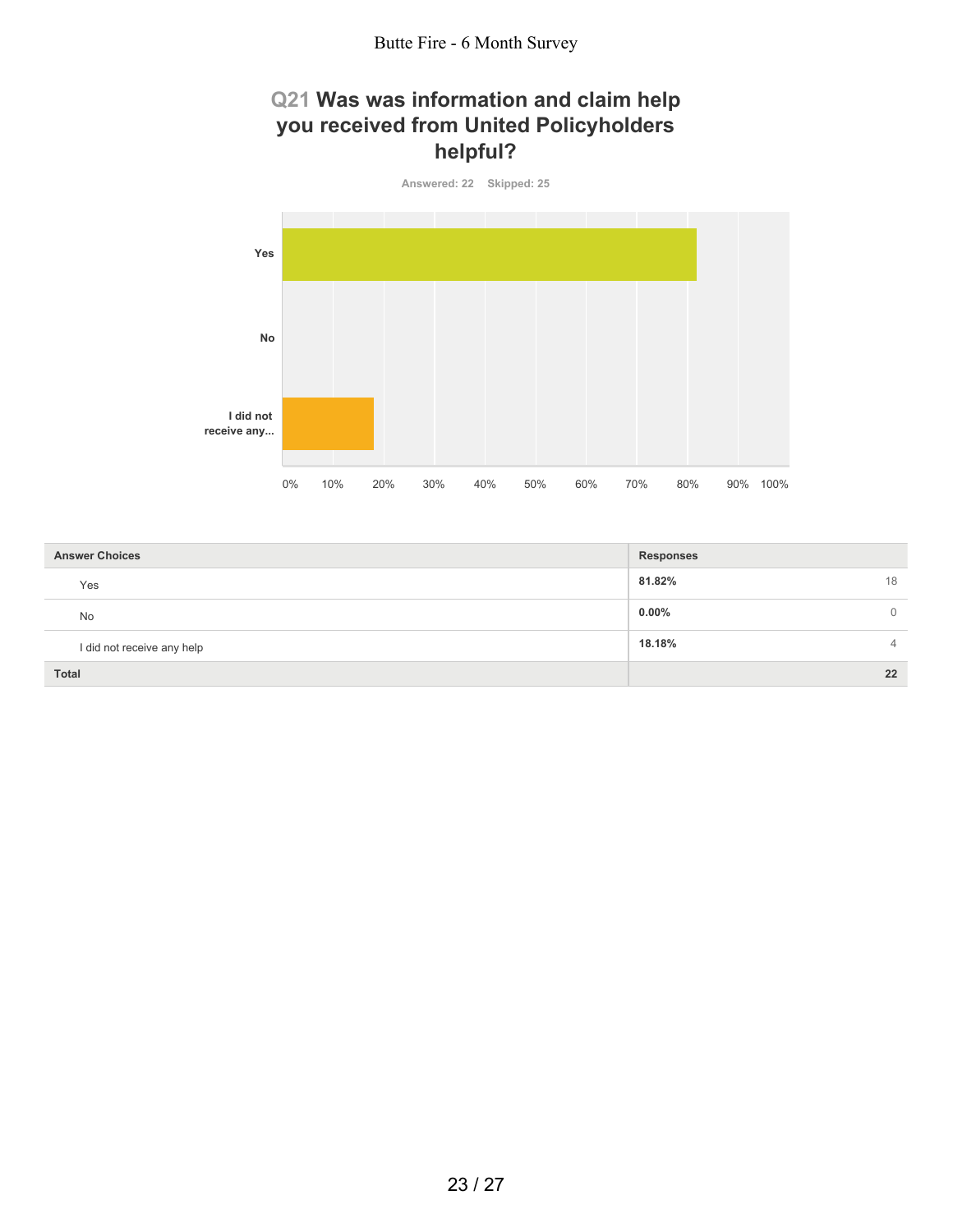#### Butte Fire - 6 Month Survey

#### **Q22 United Policyholders has held monthly Roadmap to Recovery(tm) workshops. Which topics would you like us to cover? Please select all that you are interested in.**

**Answered: 18 Skipped: 29 Mortgage issues -... Collecting full... Partial loss issues (smok... Claim handling rules Rebuilding on a budget Financial planning for... "Healing and Dealing"...** 0% 10% 20% 30% 40% 50% 60% 70% 80% 90% 100%

| <b>Answer Choices</b>                                       | <b>Responses</b> |                |
|-------------------------------------------------------------|------------------|----------------|
| Mortgage issues - working with your lender to release funds | 22.22%           | $\overline{4}$ |
| Collecting full replacement values                          | 72.22%           | 13             |
| Partial loss issues (smoke damage and remediation)          | $0.00\%$         | $\Omega$       |
| Claim handling rules                                        | 44.44%           | 8              |
| Rebuilding on a budget                                      | 50.00%           | 9              |
| Financial planning for disaster survivors                   | 38.89%           |                |
| "Healing and Dealing" strategies                            | 50.00%           | 9              |
| <b>Total Respondents: 18</b>                                |                  |                |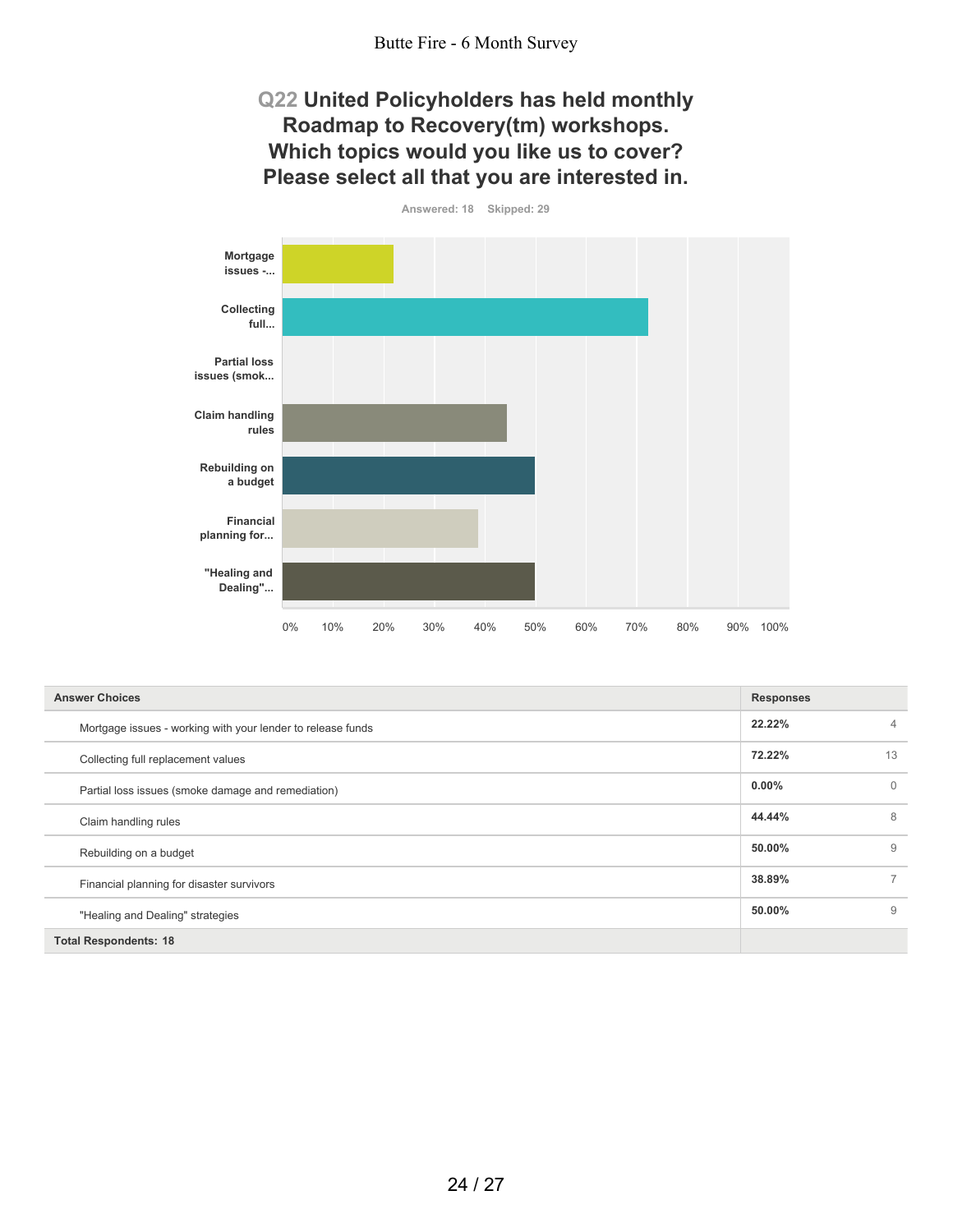# **Q23 Are you currently a plaintiff in a lawsuit against PG&E related to the Butte Fire?**



| <b>Answer Choices</b>                            | <b>Responses</b> |
|--------------------------------------------------|------------------|
| Yes - I have settled                             | 2.70%            |
| Yes - I have not yet settled                     | 78.38%<br>29     |
| No - I am not involved in a lawsuit against PG&E | 18.92%           |
| <b>Total</b>                                     | 37               |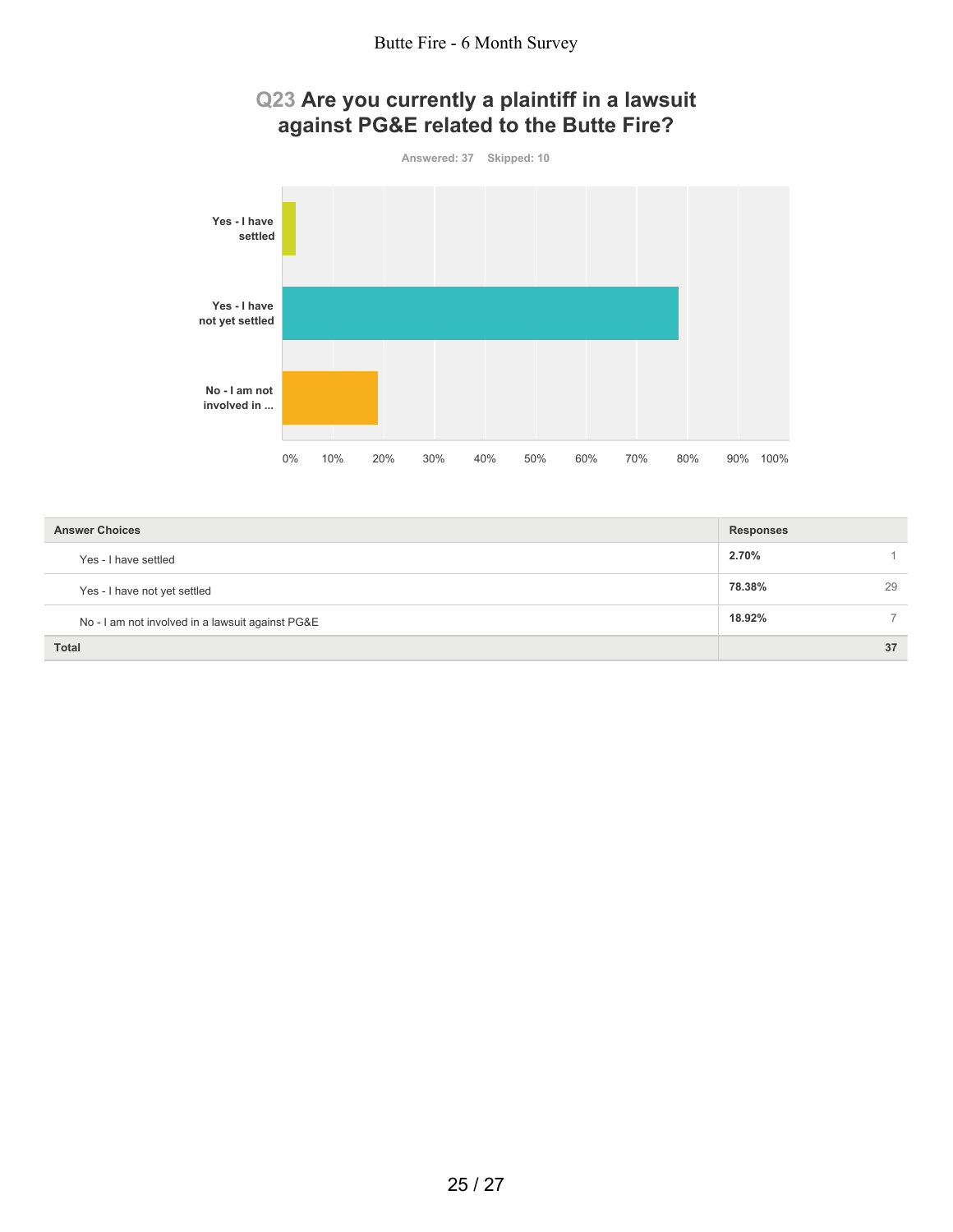# **Q24 Is there anything else you would like to share?**

**Answered: 21 Skipped: 26**